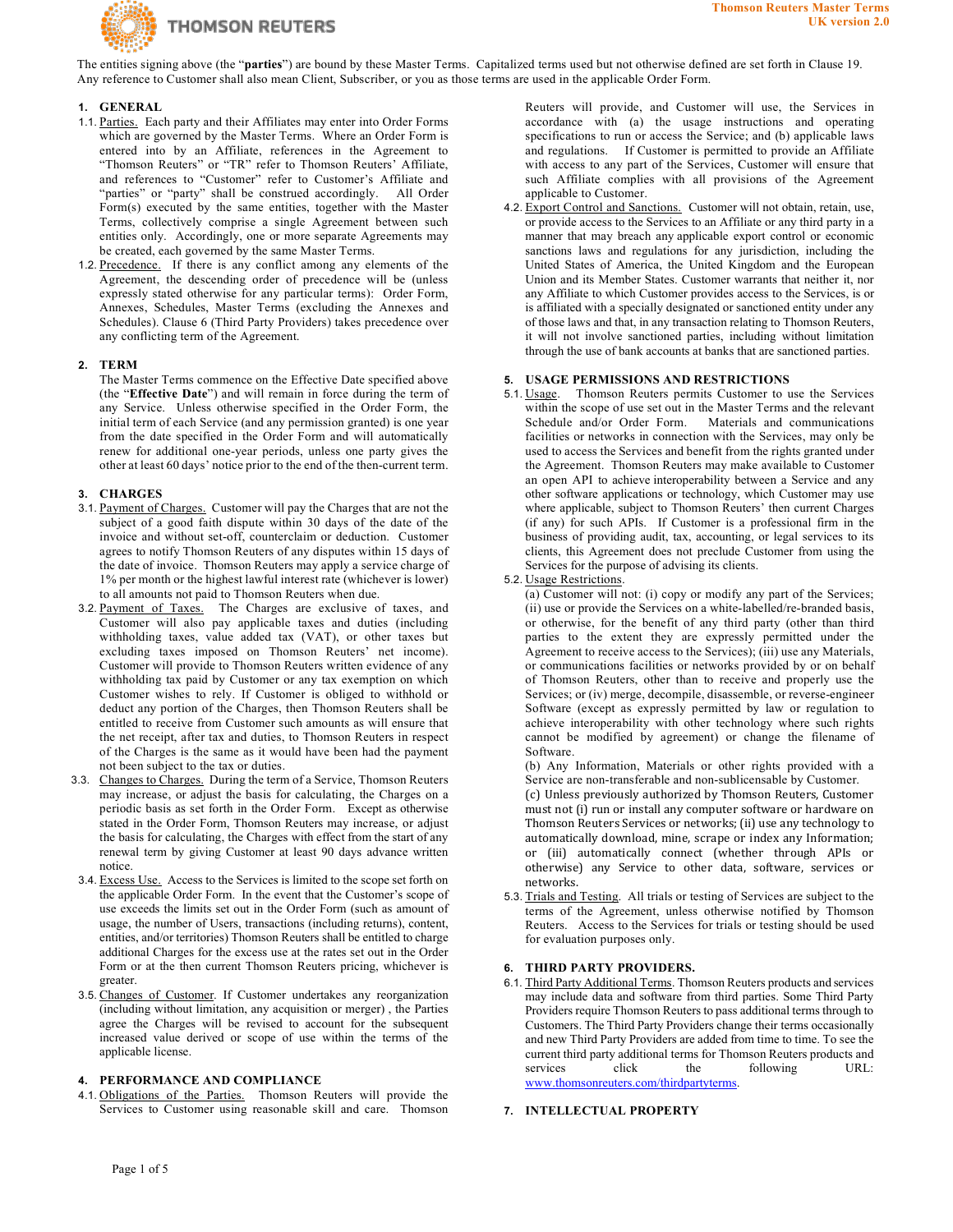- 7.1. Services. Customer acknowledges that, as between the parties, all Intellectual Property Rights in the Services (including Information and Materials) are (a) owned by Thomson Reuters, its Affiliates or Third Party Providers, and (b) hereby reserved to Thomson Reuters unless specifically granted in the Agreement. Customer will not remove or conceal any proprietary rights notices in the Services and will include such notices on any copy it is permitted to make.
- 7.2. Customer Materials,Thomson Reuters acknowledges that, as between the parties, all Intellectual Property Rights in the Customer Materials are owned by Customer or licensors to Customer.
- 7.3. Related Information and Feedback. Thomson Reuters may access, collect and use information related to Customer and Customer's use of the Services (**"Related Information")** for customer and technical support, for regulatory and third party compliance purposes, to protect and enforce Thomson Reuters' rights and monitor compliance with the terms of this Agreement, and to recommend additional products or services. Thomson Reuters may pass this information to Thomson Reuters' Third Party Providers for the same purposes. Customer grants Thomson Reuters and Thomson Reuters' Affiliates the right to use Related Information and any feedback provided by Customer for purposes, such as to test, develop, improve and enhance Thomson Reuters' products and services, and to create and own derivative works based on Related Information and feedback, so long as neither Customer, User nor any other individual is identifiable.
- 7.4. Use of Name. Other than as necessarily required for the provision of the Services, neither party may use the other party's name, trademarks or any derivatives of them, except for internal purposes or as required by law or regulation, without the other's prior written consent, not to be unreasonably withheld.

# **8. SECURITY**

Where Services are provided to an individual User, concurrent usage or sharing of Services between Users is not permitted. However, Customer can transfer a Service from one User to another in the same country by notifying Thomson Reuters. Access to the Services may be subject to using passwords, smartcards, or other security devices ("**Security Credentials**") provided by Thomson Reuters. Such Security Credentials must not be shared. Thomson Reuters may change Security Credentials with notice to Customer or Customer's Users for security reasons. Each party will use reasonable efforts to (a) scan the Services and its related systems for any code or device which is designed or intended to impair the operation of any computer or database or prevent or hinder access to, or the operation of, any program or data, using detection software generally accepted in the industry, (b) secure its computing environments according to generally accepted industry standards to ensure that the Services cannot be accessed by any unauthorised person or malicious software, and (c) remedy any security breach of which it becomes aware.

# **9. SUPPORT**

- 9.1. Support Provided. To assist in resolving technical problems with the Services, Thomson Reuters may provide telephone and/or online access to its helpdesk or may provide self-help tools. Additional information related to the support provided by Thomson Reuters may be described on [the](http://thomsonreuters.com/support-and-training) applicable product support website or as otherwise provided by Thomson Reuters. Customer will provide Thomson Reuters with reasonable assistance, and to the extent necessary for such support, prompt access to Customer's systems or its site. In providing support on Customer's premises, Thomson Reuters will comply with Customer's reasonable security, health and safety, and confidentiality procedures that are provided to Thomson Reuters in advance in writing.
- 9.2. Support Exceptions. Customer may request Thomson Reuters to assist with any of the following: (a) issues caused by Customer or third party information or materials; (b) any Services, or any versions of Services, that Thomson Reuters has advised Customer are unsupported; (c) issues caused by Customer's failure to follow Thomson Reuters' instructions or specifications; (d) Services not located in or conforming to the operating environment specified in the Agreement; (e) issues caused by accidents, modifications, support, relocation or misuse of the Service not attributable to Thomson Reuters; or (f) Customer's networking or operating

environment. Additional Charges in respect of such assistance may apply.

# **10. CHANGES**

- 10.1. Changes to Services. Thomson Reuters may modify a Service from time to time but Thomson Reuters will not change the fundamental nature of the Service, except as permitted in clause 11.1 (External Triggers) and 11.2 (Obsolescence). Thomson Reuters will use reasonable efforts to notify Customer of significant changes to Services.
- 10.2. Updates and Upgrades. Thomson Reuters will include Updates as part of the Charges for the applicable Services. Thomson Reuters reserves the right to charge for Upgrades and professional services related to Upgrades, and such additional Charges will be set forth on a separate Order Form between the parties.

#### **11. TERMINATION AND CONSEQUENCES OF TERMINATION**

- 11.1. External Triggers. Thomson Reuters may, with notice ("**Thomson Reuters' Notice**"), terminate a Service in whole or in part, or modify it or the terms on which it is provided, if all or part of that Service: (a) depends on an agreement between Thomson Reuters or a Thomson Reuters Affiliate and a third party, and that third party agreement or the third party's materials or other input is modified or terminated; (b) becomes illegal or contrary to any law, regulation, guideline or request of any regulatory authority; or (c) becomes subject to a claim or potential claim that it infringes or violates the rights of any third party. Thomson Reuters will endeavor to provide Customer with reasonable prior notice of any such termination or modification but may not be able to do so if the triggering event is under the control of a third party. The effective date of the termination or modification as indicated on Thomson Reuters' Notice is the "**Change Date**". If a partial termination or modification in accordance with this clause 11.1 fundamentally and detrimentally changes the nature of or the rights granted in the Service, Customer may terminate the affected Service by providing Thomson Reuters with notice no later than 30 days after the date of Thomson Reuters' Notice.
- 11.2. Obsolescence. Thomson Reuters may obsolete: (a) a prior version of a Service with reasonable prior notice following the general availability of an Update or Upgrade (whether designated with the same Service name or not), and (b) any Service as a whole on at least six months' prior notice. Thomson Reuters will have no obligation to provide or support obsolete Services or versions of Services at the end of such notice periods. In the case of a version obsolescence described in (a), the term of the affected Service will continue unless, where the new version is subject to additional Charges, Customer may terminate the Service by providing Thomson Reuters with 30 days' notice after the date of Thomson Reuters' notice. In the case of Service obsolescence described in (b), the Service will terminate (except to the extent Thomson Reuters has granted Customer a perpetual right to use the Software).
- 11.3. Suspension. Thomson Reuters may suspend, upon notice, all or part of a Service and Customer's rights in relation to that Service if: (a) Thomson Reuters has the right to terminate the Service in accordance with clauses 11.4 (Termination for Breach) or 11.5 (Termination for Insolvency); (b) Thomson Reuters is required to do so by a Third Party Provider affected by a breach of the Agreement; (c) Thomson Reuters is required to do so by law or regulation or at the request of any relevant regulatory authority or (d) in order to protect Thomson Reuters' systems and security. Any such suspension may continue until Thomson Reuters is satisfied that the condition is remedied. Customer is still required to pay the Charges during any period of suspension permitted by (a) or (b) above.
- 11.4. Termination for Breach. Either party may terminate the Order Form for applicable Services under the Agreement, upon notice, if the other party materially breaches the Agreement with respect to such Service(s) and the breach (a) remains unremedied 30 days after the date the breaching party receives a notice from the other party describing the breach and requiring it to be cured, or (b) is incapable of being cured.
- 11.5. Termination for Insolvency. Either party may terminate the Agreement, immediately upon notice, if: (i) the other party enters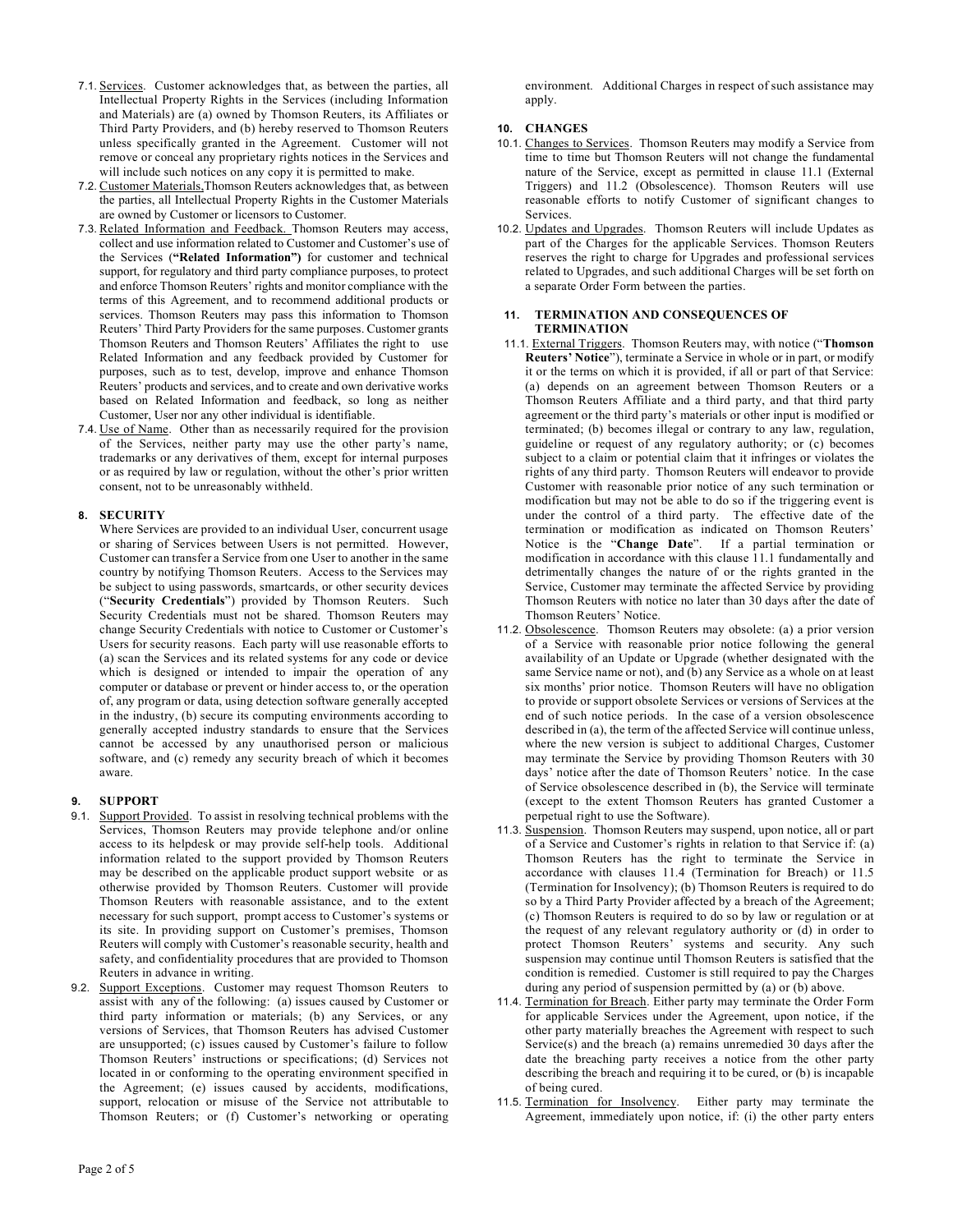into a composition with its creditors; (ii) a court order is made for the winding up of the other party; (iii) an effective resolution is passed for the winding up of the other party (other than for the purposes of amalgamation or reconstruction); (iv) the other party has a receiver, manager, administrative receiver or administrator appointed with respect to it, (v) the other party ceases to be able to pay its debts as they fall due; (vi) the other party takes or suffers any action similar to any of the above on account of debt in any jurisdiction.

- 11.6. Injunctive Relief. Nothing in this Agreement prevents Thomson Reuters or Customer from seeking an immediate injunction or similar remedy from a court of competent jurisdiction to prevent or restrain breaches of the Agreement.
- 11.7. Refunds. Where Thomson Reuters terminates a Service other than under clauses 11.4 (Termination for Breach) or 11.5 (Termination for Insolvency), or Customer terminates a Service where the Agreement permits it to, Customer will be entitled to a pro rata refund of any recurring Charges that Customer has paid in advance for the terminated Service.
- 11.8. Delete or Return Information and Materials. Following termination, and at any time with respect to Confidential Information, at a party's request and subject to the remainder of this clause 11.8, the other party will promptly return, delete or destroy the requesting party's Confidential Information. However, each party may retain copies to the extent required by, and used only to (i) comply with, law or regulation, and (ii) support the enforcement or defense of a party's rights under the Agreement. Thomson Reuters will not be required to return, delete or destroy any feedback or Contributed Data contributed by Customer's Users to any Service.
- 11.9. Survival of Terms. Termination of all or any part of the Agreement will not affect a party's respective accrued rights and obligations. The following clauses will survive termination: 3.1 (Payment of Charges), 3.2 (Payment of Taxes), 11.7 (Refunds), 11.8 (Delete or Return Information and Materials), 11.9 (Survival of Terms), and 12 to 18 (Confidentiality; Data Privacy; Usage Information Disclaimers; Limitation of Liability; Indemnity and Miscellaneous), along with any others that by their nature should survive.

# **12. CONFIDENTIALITY**

- 12.1. Non-disclosure. The Receiving Party will hold the Disclosing Party's Confidential Information in confidence and will not disclose any part of it to any third party except to its Affiliates, consultants and third-party contractors (including financial advisors, accountants and attorneys) who are acting on behalf of the Receiving Party and are bound by, or are otherwise protected by legal privilege or confidentiality and non-disclosure commitments substantially similar to those contained in this Agreement. If a Receiving Party is legally compelled to disclose the Disclosing Party's Confidential Information, the Receiving Party shall (a) provide prompt notice (if legally permissible) to the Disclosing Party so that the Disclosing Party can seek a protective order or other appropriate remedy, and (b) limit any such disclosure to the extent of the legal requirement and the disclosed information will remain Confidential Information despite such disclosure.
- 12.2. Exceptions. These obligations of confidentiality do not apply to information which: (a) is or becomes (through no act or omission of the Receiving Party), generally available to the public; (b) becomes known to the Receiving Party or any of its Affiliates on a nonconfidential basis through a third party who is not subject to an obligation of confidentiality with respect to that information; (c) was lawfully in the possession of the Receiving Party or any of its Affiliates prior to such disclosure; (d) is independently developed by the Receiving Party or any of its Affiliates; or (e) the Disclosing Party agrees is not confidential or may be disclosed, to the extent of that consent.

# **13. DATA PRIVACY**

- 13.1. Data Protection Legislation. Each party will at all times comply with Data Protection Legislation in respect of its processing of Personally Identifiable Information.
- 13.2. Customer-Provided Data. Customer confirms that any Customer Personal Data has been collected and disclosed in accordance with Data Protection Legislation. When using the Services or accessing
- 13.3. Cooperation. The parties shall use reasonable efforts to assist one another in relation to the investigation and remedy of any claim, allegation, action, suit, proceeding or litigation with respect to alleged unauthorized access, use, processing or disclosure of Personally Identifiable Information.
- 13.4. Protective Measures. Each party will maintain and will require all third party data processors each such party engages to maintain, appropriate physical, technical and organizational measures to protect Personally Identifiable Information against accidental, unauthorised or unlawful destruction, loss, alteration, disclosure or access.
- 13.5. Local Law Requirements. If in respect of its processing of Personally Identifiable Information Customer or Thomson Reuters is required by the express terms of Data Protection Legislation to include specific privacy terms in its written contract with the other party, additional data privacy terms shall be notified to Customer by Thomson Reuters from time to time. The parties acknowledge and agree that these additional data privacy terms shall apply in addition to this clause 13 and form an Annex to this Agreement and/or are set out at [www.tr.com/privacy-information](http://www.tr.com/privacy-information)*.* In such circumstances, any reference to clause 13 in this Agreement shall be construed to include such additional data privacy terms.

# **14. SOFTWARE-AS-A-SERVICE (SaaS)**

- 14.1. License and Delivery. Customer may use SaaS only for its own internal business purposes. Thomson Reuters delivers SaaS by providing Customer with online access to it. When Customer accesses SaaS, Customer is accepting it for use in accordance with the Agreement.
- 14.2. Customer Materials. Customer grants Thomson Reuters permission to use, store and process Customer Materials in accordance with applicable law. Access and use of Customer Materials by Thomson Reuters, its employees and contractors will be directed by Customer and limited to the extent necessary to deliver the SaaS, including training, research assistance, technical support and other services. Thomson Reuters may delete or disable Customer Materials if required under applicable laws, and in such instances Thomson Reuters will use reasonable efforts to provide notice to Customer. If Customer Materials are lost or damaged, Thomson Reuters will assist Customer in restoring Customer Materials within the SaaS from the last available back up copy.
- 14.3. Limited Warranty. Thomson Reuters warrants that properly licensed SaaS will conform to any Thomson Reuters Materials that accompany the SaaS. This limited warranty applies for the duration of the Term. Customer's only remedy in the event Thomson Reuters breaches this limited warranty shall be the repair or replacement of the SaaS at no charge. This limited warranty does not cover problems caused by Customer failure to adhere to instructions, or that are caused by events beyond the reasonable control of Thomson Reuters.

# **15. DISCLAIMERS**

15.1. **General Disclaimer. All warranties, conditions and other terms implied by statute or common law including, without limitation, warranties or other terms as to suitability, merchantability, satisfactory quality and fitness for a particular purpose, are excluded to the maximum extent permitted by applicable laws. Unless expressly provided, the Services are delivered "as is" without warranty of any kind and Thomson Reuters does not warrant or represent that the Services (or services, information or material supplied to Thomson Reuters on which all or part of a Service depends) will be delivered free of any inaccuracies, interruptions, delays, omissions or errors ("Faults"), or that all Faults will be corrected. Unless otherwise expressly stated in the Agreement, Thomson Reuters shall not be liable for any Damages resulting from any such Faults. Customer assumes sole responsibility and entire risk as to the suitability and results obtained from use of**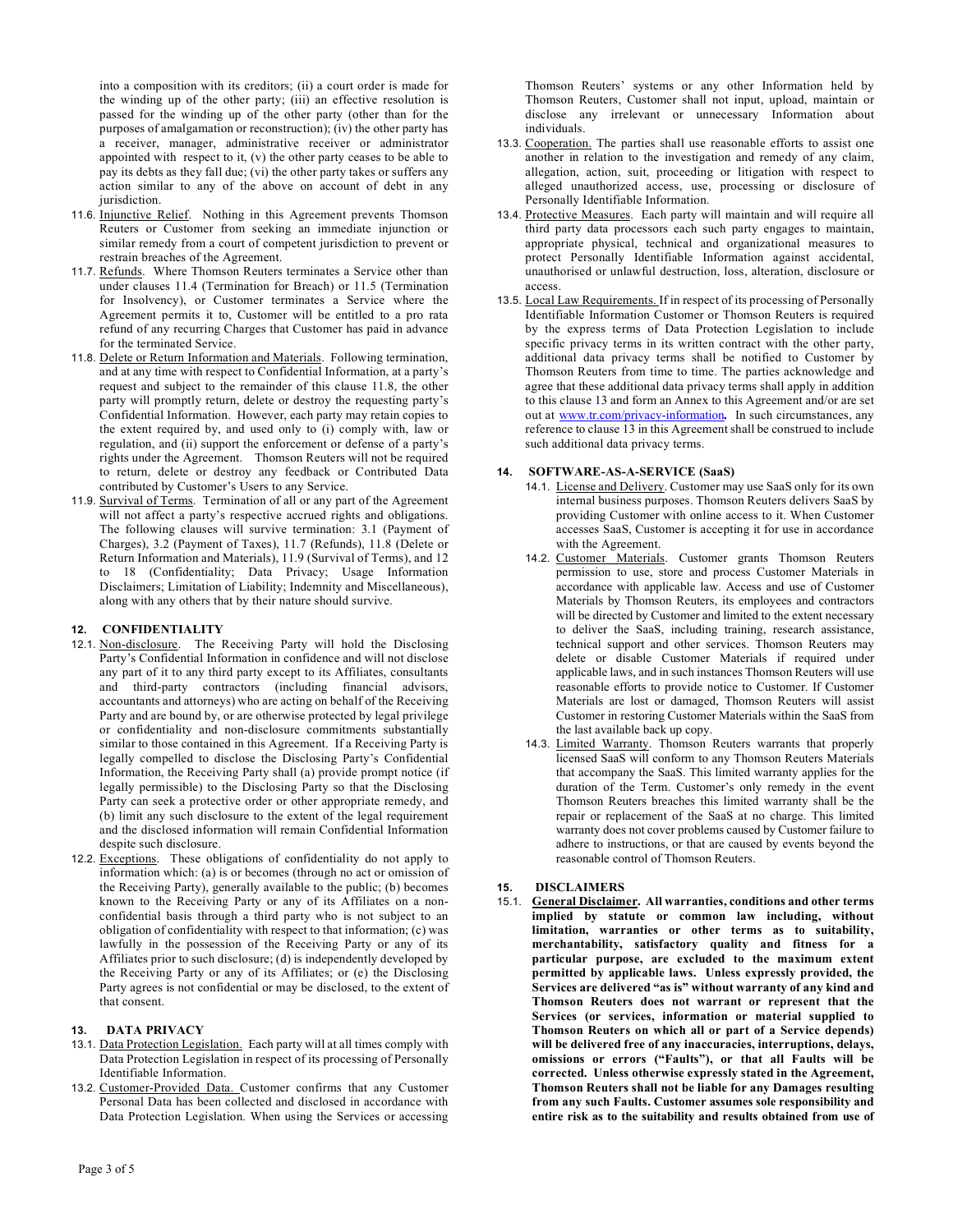**the Services, and any decisions made or actions taken based on the information contained in or generated by the Services. Customer is solely responsible for the preparation, content, accuracy and review of any documents, data, or output prepared or resulting from the use of the Services. In no event shall Thomson Reuters or its Third Party Providers be liable for any penalties, interest, taxes or other amounts assessed by any governmental or regulatory authority.**

15.2. No Advice. Customer understands that Thomson Reuters is an aggregator and provider of information (including opinions) for general information purposes only and does not provide financial, tax and accounting, medical, legal or other professional advice. Some Information may contain the opinions of third parties, and Thomson Reuters is not responsible for these opinions. Likewise, Thomson Reuters is not responsible for any Damages resulting from any decisions of Customer, or anybody accessing the Services through Customer, that are made in reliance on the Services, including decisions relating to the sale and purchase of instruments or legal, tax and accounting, compliance, financial and/or risk management decisions. Customer agrees that it uses the Services at its own risk in these respects.

# **16. LIMITATION OF LIABILITY**

- 16.1. Unlimited Liability. The limits on liability in clause 16.2 (Liability Cap) do not apply to: (a) a party's fraud, fraudulent misrepresentation, wilful misconduct, or conduct that demonstrates a reckless disregard for the rights of others; (b) negligence causing death or personal injury, (c) any indemnification obligations, other than to the extent described in clause 18.2 (Third Party Limitation), (d) Thomson Reuters' infringement of Customer's Intellectual Property Rights in the Customer Materials, or (e) Customer's liability to pay the Charges and any amounts Thomson Reuters would have charged for use of the Services beyond the usage permissions and restrictions granted under the Agreement. Nothing in this Agreement limits liability that cannot be limited under law.
- 16.2. Liability Cap. Each party's aggregate liability to the other in any calendar year for Damages (in contract, tort including negligence or otherwise) arising out of or in connection with the Agreement will not exceed the cap. The cap is the amount payable in the prior 12 months for the Service that is the subject of the claim for Damages (or the first incident in a series giving rise to the claim). By way of exception, if the claim is made within the first 12 months from the date of the applicable Order Form for the Service to which the claim relates and Charges are not payable in advance annually, then the cap (where Charges are payable monthly) is 12 times the average of the monthly Charges paid) or (where Charges are payable quarterly) is 4 times the average of the quarterly Charges paid. The cap does not include any amounts payable for professional services.
- 16.3. Exclusions. Neither party will be liable for any: (a) indirect, incidental, punitive, special or consequential Damages arising out of or in connection with the Agreement; (b) loss of data (except that Thomson Reuters shall be liable to restore data from any available back-ups); (c) loss of profits (except with respect to the Charges); even if such Damages or losses in (a)-(c) could have been foreseen or prevented.
- 16.4. Force Majeure. Neither party will be liable for any Damages or failure to perform its obligations under the Agreement due to circumstances beyond its reasonable control. If such circumstances cause material deficiencies in the Services and continue for more than 30 days, either party may terminate any affected Service upon notice to the other party.

## **17. INDEMNITY**

17.1. Thomson Reuters Indemnity. Thomson Reuters will indemnify Customer against Damages Customer incurs as a result of any third party claim that the Services infringe the Intellectual Property Rights of a third party in the locations where Customer is permitted by Thomson Reuters to use the Services, except if the Damage results from: (a) the combination of all or part of the Service with other products or technology not supplied by Thomson Reuters; (b) modification of all or part of the Service other than by Thomson Reuters or its subcontractors; (c) use of a version of the Service after Thomson Reuters has notified Customer of a requirement to

use a subsequent version; or (d) Customer's breach of the Agreement. This indemnity will extend to Customer's Affiliates to which Customer makes the Services available in accordance with the Agreement.

- 17.2. Third Party Limitation. Where the indemnity obligation in clause 17.1 (Thomson Reuters Indemnity) arises from Information or Materials Thomson Reuters obtained from a Third Party Provider, Thomson Reuters' monetary liability to Customer will be limited to the amount Thomson Reuters recovers from the relevant Third Party Provider, divided by the number of other actual or potential claims by Thomson Reuters customers (including Customer) against Thomson Reuters arising from those Information or Materials.
- 17.3. Thomson Reuters' Remedial Options. Thomson Reuters may remedy any alleged or anticipated infringement of a third-party Intellectual Property Right by: (a) procuring the right for Customer to continue using the Service in accordance with this Agreement; (b) replacing affected Information and/or Materials with replacement(s) that do not alter the fundamental nature of the relevant Service; or (c) taking the actions in clause 11.1 (External Triggers).
- 17.4. Customer Indemnity. Customer will indemnify Thomson Reuters and its Affiliates against Damages they incur arising out of or in connection with a third party claim, or a regulatory fine or penalty, connected to: (a) an allegation that their use of Customer Materials infringes the Intellectual Property Rights of a third party(except to the extent of any indemnity Thomson Reuters provides under clause 17.1 (Thomson Reuters Indemnity)); (b) Customer's, its Affiliates' or their sub-contractors' use of the Services, including communications and networks, in breach of the Agreement; (c) Thomson Reuters' compliance with any instruction given by Customer to Thomson Reuters in the course of the provision of Services; or (d) an assertion by any person accessing or receiving the benefit of any part of a Service through Customer.
- 17.5. Conduct of Claims. The indemnification obligations in clause 17 are conditioned on the indemnified party: (a) providing the indemnifying party with prompt notice of the details of the claim and, if the indemnifying party requests it, control of the claim; (b) co-operating, at the indemnifying party's or relevant Third Party Provider's expense, in the defense or prosecution of the claim; and (c) not making any admission or taking steps to settle any claim without the indemnifying party's prior written approval. The indemnified party may participate, at its expense, in the defense of any such claims through legal counsel of its choice.

## **18. MISCELLANEOUS**

- 18.1. Notices. All notices under the Agreement must be in writing and sent by email (except for notices of breach of the Agreement which may not be sent by email) or mail, courier, fax or delivered in person at the address set out on the latest Order Form between the parties (or such other more recent address notified to the other). However, Thomson Reuters may give technical or operational notices or notices of Third Party Provider terms via publication on the URL in clause 6 or within the Services themselves.
- 18.2. Choice of Law and Jurisdiction.The Agreement and any dispute or claim arising out of or in connection with the Agreement will be governed by and construed in accordance with the laws of England and Wales, without giving effect to conflict of laws rules to the extent those rules would require applying another jurisdiction's laws. Each party hereby consents to the non-exclusive jurisdiction of the courts of England and Wales to settle all disputes or claims arising out of or in connection with the Agreement.
- 18.3. Assignment. Neither party may assign or transfer (by operation of law or otherwise) any right or obligation under the Agreement without the other party's prior written consent, which may not be unreasonably withheld or delayed. Any assignment in violation of this clause shall be null and void. However, Thomson Reuters may, without Customer's consent, assign the Agreement or any rights granted in the Agreement, in whole or part, either (a) to an Affiliate; (b) in connection with Thomson Reuters' or an Affiliates' sale of a division, product or service; or (c) in connection with a reorganization, merger, acquisition or divestiture of Thomson Reuters or any similar business transaction.